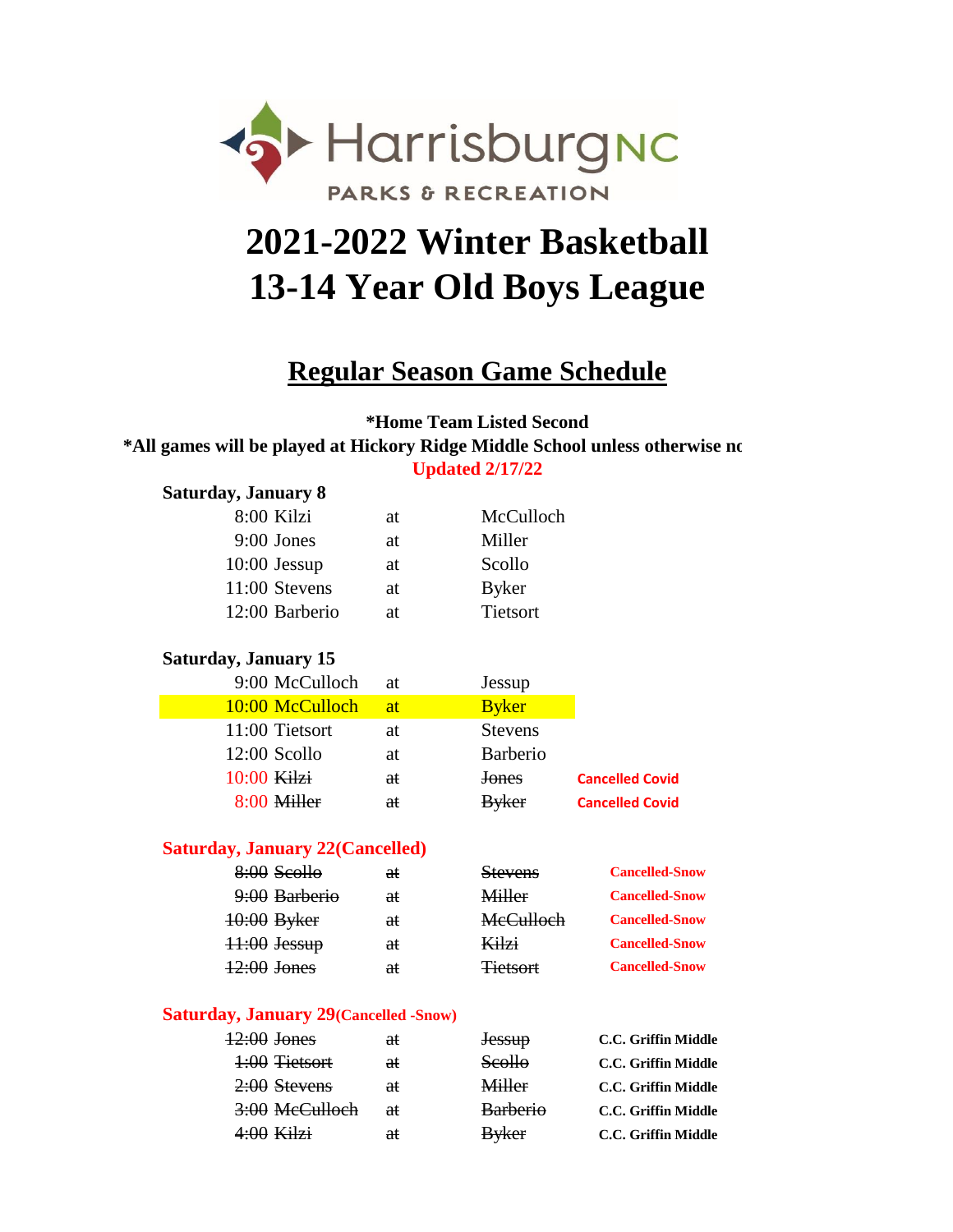#### **Saturday, February 5**

| 8:00 Miller   | at | Kilzi     |
|---------------|----|-----------|
| 9:00 Tietsort | at | McCulloch |
| 10:00 Scollo  | at | Jones     |
| $11:00$ Byker | at | Barberio  |
| 12:00 Stevens | at | Jessup    |

#### **Saturday,February 12**

| 8:00 Miller    | at | Tietsort       |
|----------------|----|----------------|
| 9:00 McCulloch | at | Scollo         |
| $10:00$ Kilzi  | at | <b>Stevens</b> |
| $11:00$ Jessup | at | <b>Byker</b>   |
| 12:00 Barberio | аt | Jones          |

#### **Saturday, February 19**

| 8:00 Jessup    | at | <b>Barberio</b> |
|----------------|----|-----------------|
| 9:00 McCulloch | at | Miller          |
| 10:00 Scollo   | at | Kilzi           |
| $11:00$ Jones  | at | <b>Stevens</b>  |
| 12:00 Tietsort | at | <b>Byker</b>    |

#### 7:30 Kilzi at Jones **Wednesday, February 23(make-up from 1/15)**

| <b>Thursday, February 24 (make-up from 1/15)</b> |     |                 |                     |  |
|--------------------------------------------------|-----|-----------------|---------------------|--|
| 7:30 Miller                                      | at. | <b>Byker</b>    | C.C. Griffin Middle |  |
| <b>Saturday, February 26</b>                     |     |                 |                     |  |
| $12:00$ Kilzi                                    | at. | <b>Tietsort</b> | C.C. Griffin Middle |  |
| $1:00$ Jones                                     | at. | McCulloch       | C.C. Griffin Middle |  |
| 2:00 Stevens                                     | at  | <b>Barberio</b> | C.C. Griffin Middle |  |
| $3:00$ Byker                                     | at  | Scollo          | C.C. Griffin Middle |  |
| 4:00 Miller                                      | at. | Jessup          | C.C. Griffin Middle |  |
| Saturday, March 5                                |     |                 |                     |  |
| 11:00 McCulloch                                  | at. | <b>Stevens</b>  | C.C. Griffin Middle |  |
| 12:00 Byker                                      | at  | Jones           | C.C. Griffin Middle |  |
| 1:00 Tietsort                                    | at  | Jessup          | C.C. Griffin Middle |  |
| 2:00 Barberio                                    | at. | Kilzi           | C.C. Griffin Middle |  |
| 3:00 Miller                                      | at. | Scollo          | C.C. Griffin Middle |  |
| Saturday, March 12                               |     |                 |                     |  |
| 8:00 Jones                                       | at. | <b>Jessup</b>   |                     |  |

**C.C. Griffin Middle**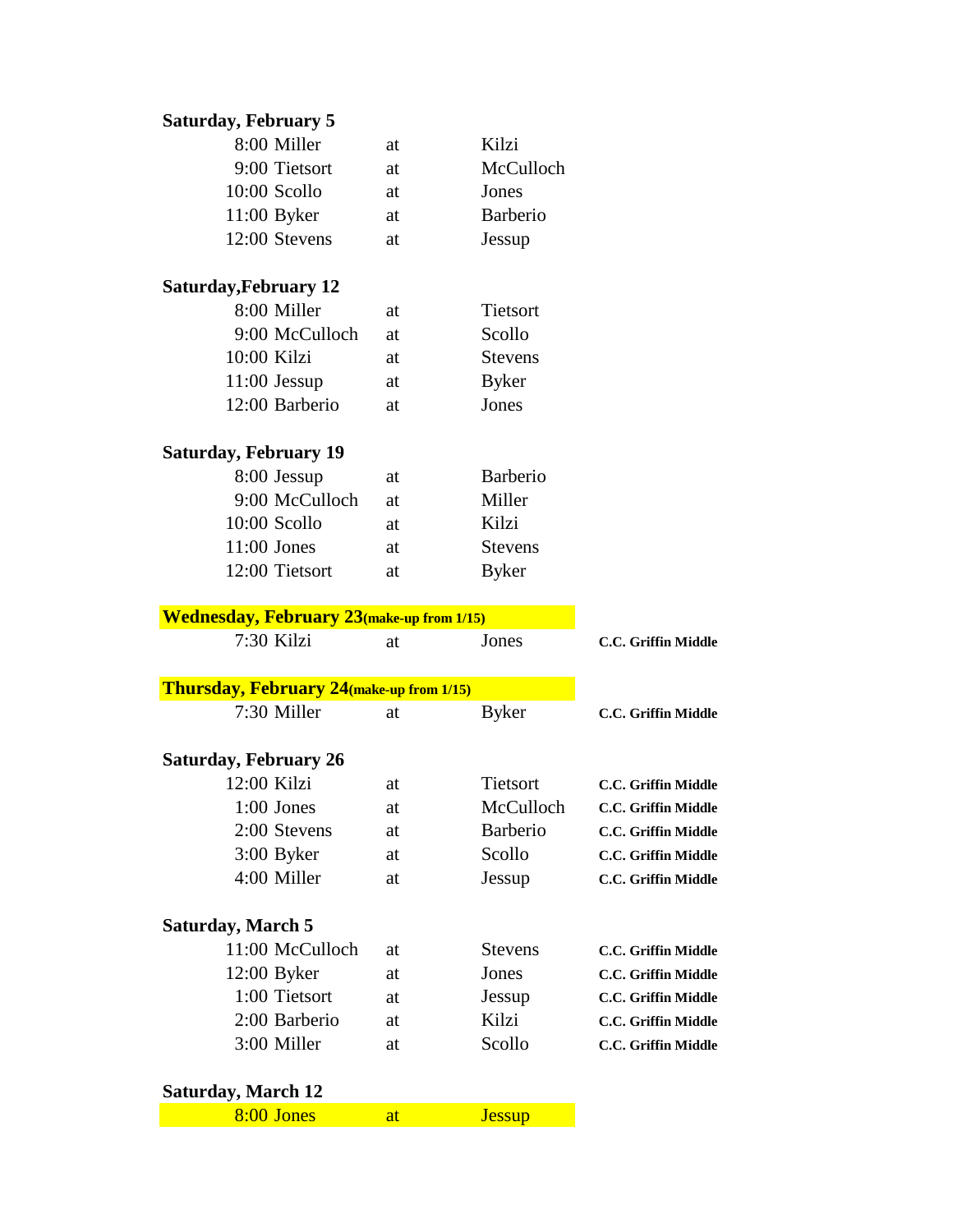| 9:00 Tietsort                                | <b>at</b> | <b>Scollo</b>   |
|----------------------------------------------|-----------|-----------------|
| 10:00 Kilzi                                  | <b>at</b> | <b>Byker</b>    |
| 11:00 McCulloch                              | <b>at</b> | <b>Barberio</b> |
| 12:00 Stevens                                | at        | Miller          |
|                                              |           |                 |
| <b>Saturday, March 19 (Makeup from 1/22)</b> |           |                 |
| 8:00 Scollo                                  | at        | <b>Stevens</b>  |
| 9:00 Barberio                                | at        | Miller          |

| 9:00 Barberio  | at | Miller    |
|----------------|----|-----------|
| $10:00$ Byker  | at | McCulloch |
| $11:00$ Jessup | at | Kilzi     |
| $12:00$ Jones  | at | Tietsort  |
|                |    |           |

### **\*End of Regular Season\***

**Post Season Tournament to follow**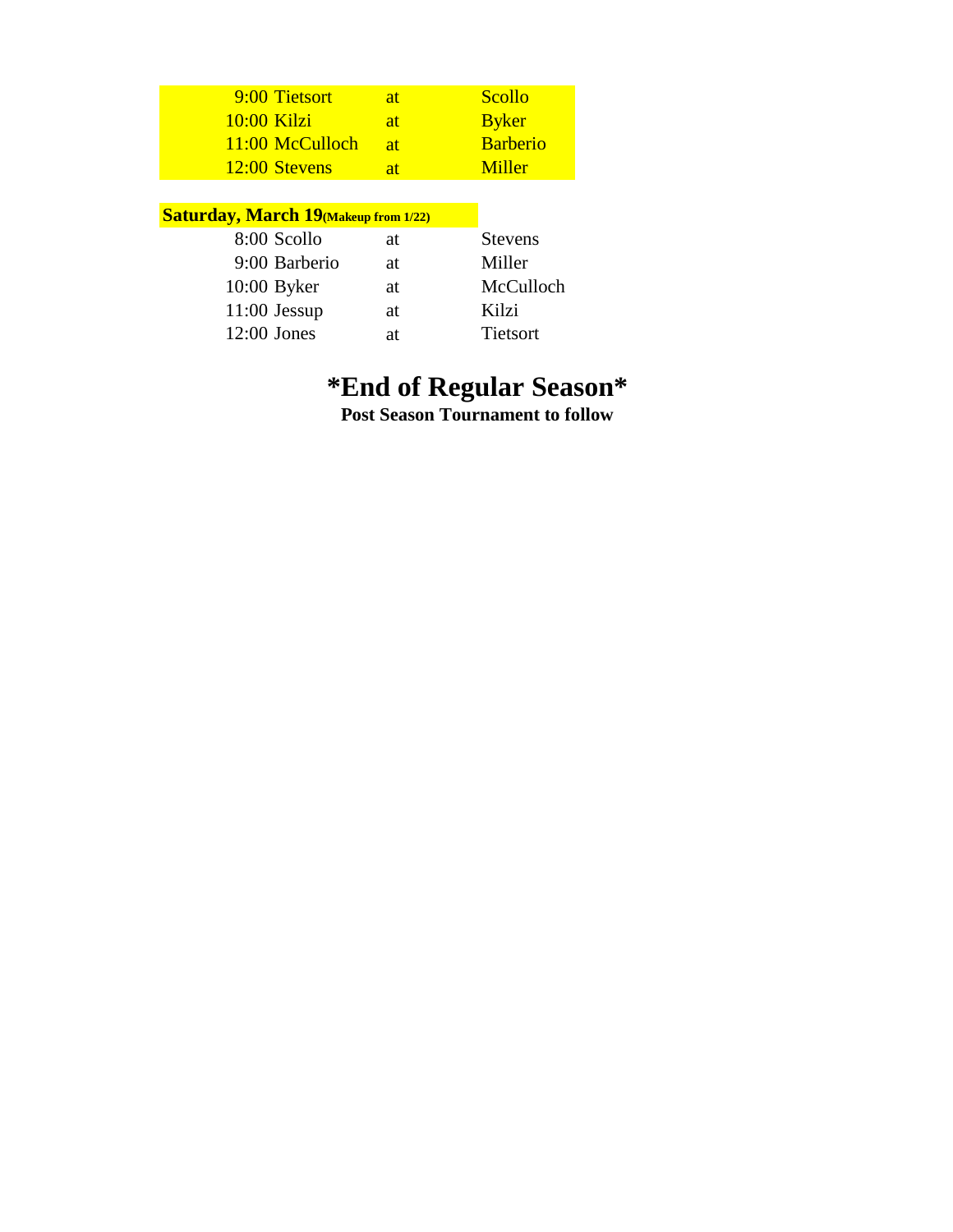bted below<sup>\*</sup>